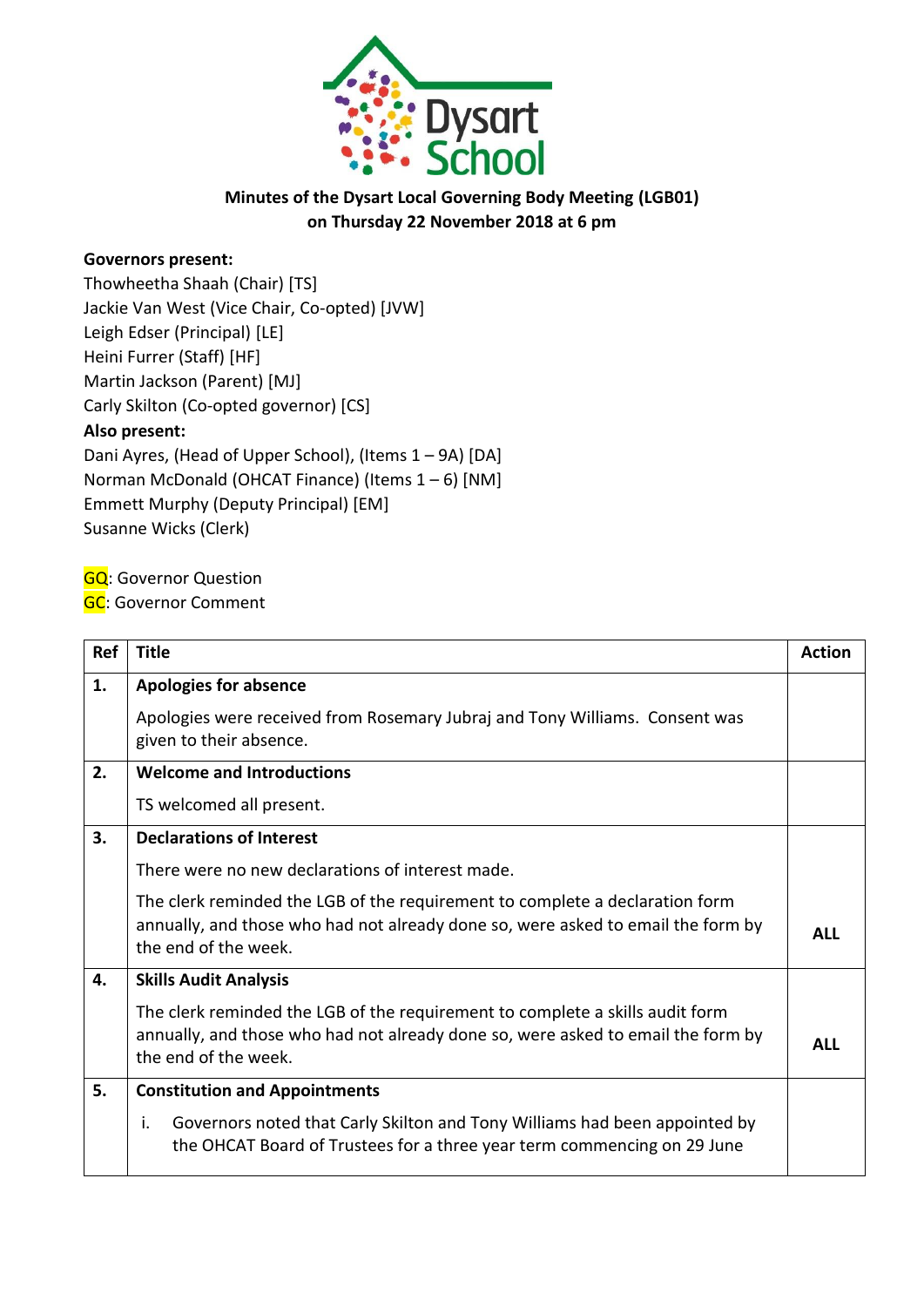|    | 2018.                                                                                                                                                                                                                                                                                                                                                                                                                                                                                                                                                                                                                                                                      |              |
|----|----------------------------------------------------------------------------------------------------------------------------------------------------------------------------------------------------------------------------------------------------------------------------------------------------------------------------------------------------------------------------------------------------------------------------------------------------------------------------------------------------------------------------------------------------------------------------------------------------------------------------------------------------------------------------|--------------|
|    | Governors agreed to recommend that the Board of Trustees appoint TS as Chair<br>ii.<br>and JVW as Vice-Chair of the LGB for this academic year.                                                                                                                                                                                                                                                                                                                                                                                                                                                                                                                            | <b>Clerk</b> |
|    | LE advised that TW had indicated his interest in standing as Chair but not until later<br>in the academic year. It was agreed to add this to the agenda of the next meeting.                                                                                                                                                                                                                                                                                                                                                                                                                                                                                               |              |
| 6. | <b>Finance and Funding</b>                                                                                                                                                                                                                                                                                                                                                                                                                                                                                                                                                                                                                                                 |              |
|    | Final Accounts 2017-18                                                                                                                                                                                                                                                                                                                                                                                                                                                                                                                                                                                                                                                     |              |
|    | NM presented the unaudited, draft accounts for 2017-18.                                                                                                                                                                                                                                                                                                                                                                                                                                                                                                                                                                                                                    |              |
|    | Governors noted that:                                                                                                                                                                                                                                                                                                                                                                                                                                                                                                                                                                                                                                                      |              |
|    | For the full year, the operating surplus was £51k against a budget of £13k, a<br>$\bullet$<br>positive variance of £38k.                                                                                                                                                                                                                                                                                                                                                                                                                                                                                                                                                   |              |
|    | More income was received than expected, as three pupils joined at Easter,<br>$\bullet$<br>taking the number on roll to 99.                                                                                                                                                                                                                                                                                                                                                                                                                                                                                                                                                 |              |
|    | The total salary costs were £207k over budget largely due to the provision of<br>$\bullet$<br>additional one to one support.                                                                                                                                                                                                                                                                                                                                                                                                                                                                                                                                               |              |
|    | Midway through the year, the Principal, the School Business Manager and<br>$\bullet$<br>NM started work to identify savings in areas such as ICT hardware, and<br>catering which contributed to the year-end surplus.                                                                                                                                                                                                                                                                                                                                                                                                                                                      |              |
|    | The reserves position has increased by £130k to £460k which amounts to 51<br>days against the Trust's target of 90 days' reserves.                                                                                                                                                                                                                                                                                                                                                                                                                                                                                                                                         |              |
|    | GQ: If there are increased numbers of pupils and increased income, will more staff<br>be recruited?<br>LE confirmed that more staff will be needed, but that they won't all be permanent<br>staff members, due to the challenge in recruiting staff, and the flexibility that agency<br>staff can bring. There are around 20 agency staff in school, many of whom have<br>been with the school for a long time, and who participate in training etc. with<br>permanent staff. A more challenging issue is covering sickness absence, although<br>this has been partly mitigated by the purchase of insurance which repays supply<br>costs from the second day of sickness. |              |
|    | GQ: Is there any major capital expenditure planned?<br>LE responded that a CIF bid will be submitted to cover the cost of boiler<br>replacement, and replacement of the perimeter fencing.                                                                                                                                                                                                                                                                                                                                                                                                                                                                                 |              |
|    | NM undertook to provide a breakdown of the £1.9k spent on ICT hardware.                                                                                                                                                                                                                                                                                                                                                                                                                                                                                                                                                                                                    | <b>NM</b>    |
|    | LE confirmed that whilst the banding will always be fluid, it is now matched much<br>more closely to pupils' needs.                                                                                                                                                                                                                                                                                                                                                                                                                                                                                                                                                        |              |
| 7. | Minutes of the last meeting                                                                                                                                                                                                                                                                                                                                                                                                                                                                                                                                                                                                                                                |              |
|    | Subject to the amendments detailed below, the minutes of the meeting held on 12<br>June 2018 were approved and signed by the Chair.                                                                                                                                                                                                                                                                                                                                                                                                                                                                                                                                        |              |
|    | In the apologies for absence item a note was added to explain that the date for<br>the meeting was changed at short notice                                                                                                                                                                                                                                                                                                                                                                                                                                                                                                                                                 |              |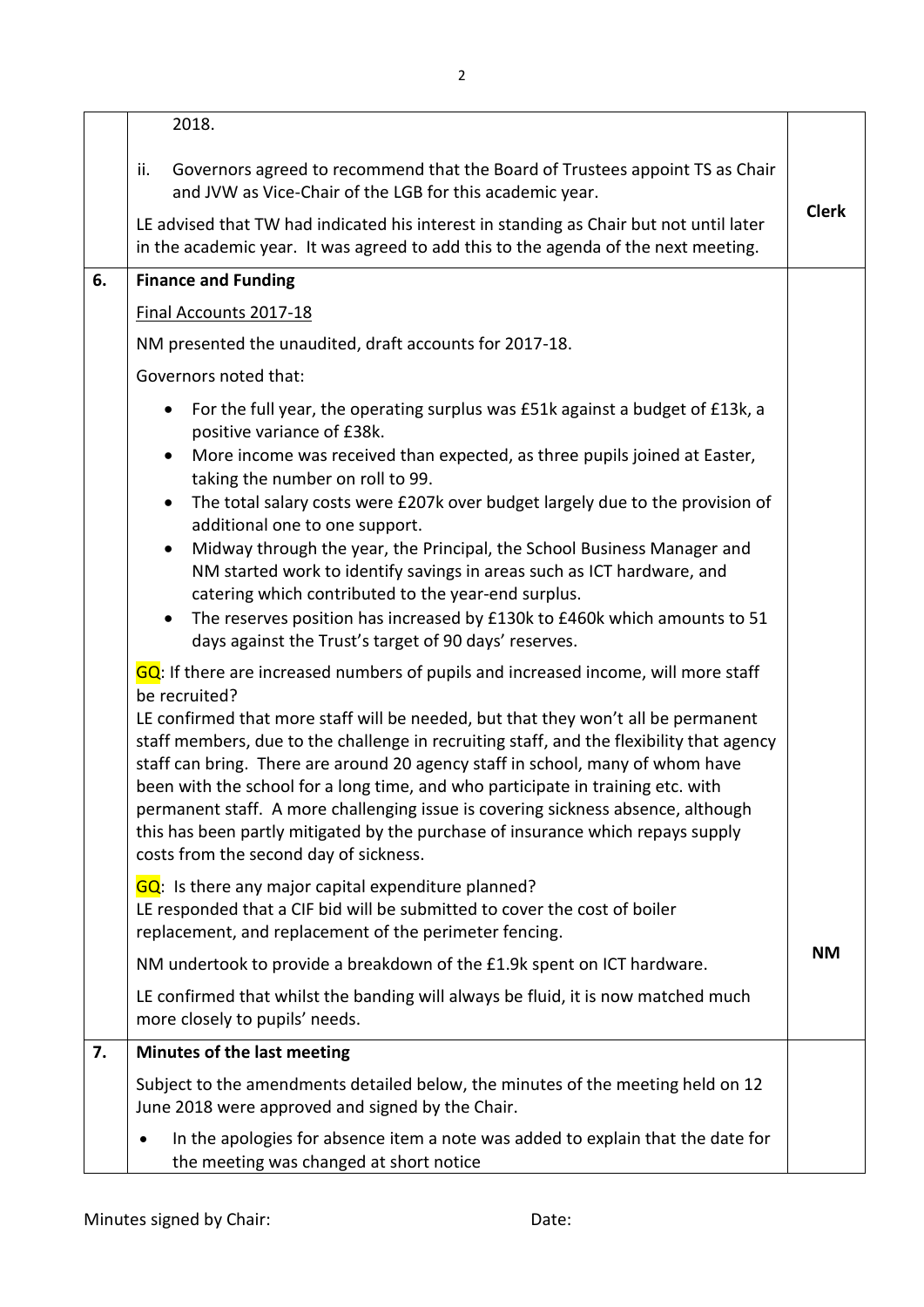|     | It was noted that LE had chaired the meeting until TS arrived.<br>$\bullet$<br>Governor questions were amended so that they were not attributed to<br>individuals.<br>The second governor question (GQ) on page 2 was reworded as the governor<br>$\bullet$<br>had asked the question by email as they could not attend the meeting.<br>A question on page 8 was removed, as it was not intended for discussion at the<br>meeting.                |           |
|-----|---------------------------------------------------------------------------------------------------------------------------------------------------------------------------------------------------------------------------------------------------------------------------------------------------------------------------------------------------------------------------------------------------------------------------------------------------|-----------|
| 8.  | Matters arising not covered elsewhere on the agenda                                                                                                                                                                                                                                                                                                                                                                                               |           |
|     | i.<br>Governors received the baseline data for Equality and Diversity.<br>EM confirmed that he had asked Simon Gale about the provision of an FAQ<br>ii.<br>sheet about e-safety, and undertook to ask again. LE reported that Simon Gale<br>delivered a workshop on the subject last week but attendance was low. In<br>order to maximise participation, future events may be tagged onto a parents'<br>meeting.                                 | <b>EM</b> |
|     | The clerk undertook to ensure that Educare logins are resent to all governors,<br>iii.<br>and EM will provide guidance on the modules governors should undertake.                                                                                                                                                                                                                                                                                 | SW/EM     |
| 9a. | <b>Principal's report</b>                                                                                                                                                                                                                                                                                                                                                                                                                         |           |
|     | Report from Dani Ayres on Upper School project                                                                                                                                                                                                                                                                                                                                                                                                    |           |
|     | DA gave a detailed update on the Upper School 14 to 19 provision, and particularly<br>the accredited and non-accredited curriculum. Pupils work towards which of them is<br>appropriate for their needs, and all have EHCP and curriculum targets set. She<br>reported that the personalised approach is leading to greater engagement in<br>learning and reduced behaviours.                                                                     |           |
|     | LE advised that four members of staff from the school will be presenting the<br>curriculum to the Curriculum Conundrum conference and feedback from Ofsted was<br>very positive.                                                                                                                                                                                                                                                                  |           |
|     | Principal's Report                                                                                                                                                                                                                                                                                                                                                                                                                                |           |
|     | LE presented her report and welcomed comments and questions.                                                                                                                                                                                                                                                                                                                                                                                      |           |
|     | GQ: Why is the number of pupils without known social care support highlighted in<br>yellow?                                                                                                                                                                                                                                                                                                                                                       |           |
|     | LE replied that this was a reminder to her to update the data, and outlined the plan<br>for the school to track pupils who have been subject to a social care assessment, but<br>not subsequently given support, which would include those who refused support or<br>initially were cooperative but then withdrew.                                                                                                                                |           |
|     | <b>Pupil Premium (PP) Grant Statement</b>                                                                                                                                                                                                                                                                                                                                                                                                         |           |
|     | GQ: How many Speech and Language Therapy (S<) assistants are in post and do<br>we have enough?<br>There are two, which is what's affordable. HF's role includes S< as it applies to<br>Alternative and Augmentative Communication (AAC) i.e. devices used to support or<br>replace speech. The school has purchased IT support for one day per week to free<br>up HF to support pupils across a number of classes to develop their communication. |           |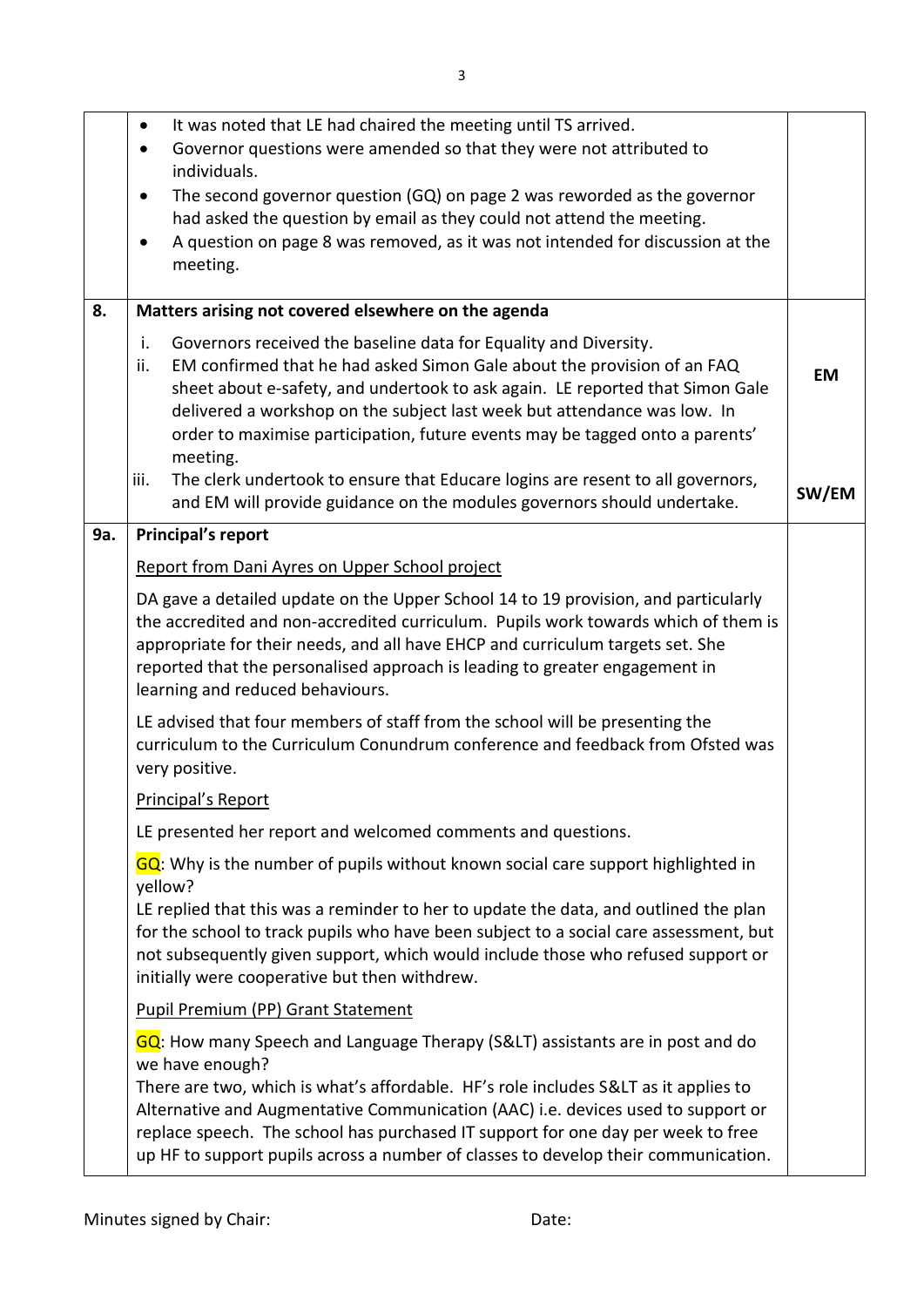|     | GQ: How many pupils are using iPads daily with a grid player?<br>HF advised that ten pupils are using them daily, although more are trialling them.<br>The limitation on use is ensuring that staff are sufficiently skilled to support pupils in<br>the use of the iPad and how to translate the use of them into the classroom. Some<br>pupils use a range of other systems and devices.                                                                                                                                                                                                          |  |
|-----|-----------------------------------------------------------------------------------------------------------------------------------------------------------------------------------------------------------------------------------------------------------------------------------------------------------------------------------------------------------------------------------------------------------------------------------------------------------------------------------------------------------------------------------------------------------------------------------------------------|--|
|     | GQ: How are you going to upskill staff to support pupils in that capacity?<br>LE advised that training is delivered by the S&L therapists and through HF and Nicole<br>Walpole (S< Assistant) modelling behaviour to staff and pupils.                                                                                                                                                                                                                                                                                                                                                              |  |
|     | GC: CS suggested that it may be beneficial for staff and pupils to work with<br>Bedelsford School where there are some very proficient users of AAC devices.<br>LE welcomed the suggestion but pointed out that it is easier to evidence the need<br>for high tech devices for the cohort at Bedelsford School than in this school, where<br>securing funding for devices is challenging. For example, the school now has the Eye<br>Gaze system but it took a while to get the funding to buy it. It is used mostly for<br>pupils lacking motor skills but can be useful for children with Autism. |  |
|     | GQ: Has the VR headset which was demonstrated at the Governors' Conference in<br>2017 been introduced to schools yet?<br>HF confirmed that it had, and was particularly beneficial to help prepare some pupils<br>for a new experience, such as travelling into London by train.                                                                                                                                                                                                                                                                                                                    |  |
|     | Year 7 Literacy and Catch up statement                                                                                                                                                                                                                                                                                                                                                                                                                                                                                                                                                              |  |
|     | Received.                                                                                                                                                                                                                                                                                                                                                                                                                                                                                                                                                                                           |  |
|     | <b>Key Stage Data overview</b>                                                                                                                                                                                                                                                                                                                                                                                                                                                                                                                                                                      |  |
|     | Received.                                                                                                                                                                                                                                                                                                                                                                                                                                                                                                                                                                                           |  |
|     | GQ: What is happening with the classroom that is not being used?<br>LE explained that the room is in use, not as a classroom, but for training and other<br>activities with pupils such as 'Wake Up Shake Up' sessions. She confirmed it will be<br>reinstated as a classroom and that she is exploring other options for the resource<br>space so it can be used more flexibly.                                                                                                                                                                                                                    |  |
| 9b. | <b>Dashboard</b>                                                                                                                                                                                                                                                                                                                                                                                                                                                                                                                                                                                    |  |
|     | LE introduced the dashboard and advised that she and EM are considering how best<br>to share data on performance against targets and EHCP outcomes. She pointed out<br>that the 'high level budget' graph is blank as it's too early in the year to produce any<br>meaningful information.                                                                                                                                                                                                                                                                                                          |  |
|     | GQ: Congratulations on the levels of attendance. How do they compare with the<br>national average?<br>LE advised that the national average is 93.7%, and explained that many pupils have<br>100% attendance. For those with low attendance, the school knows the reason, and<br>where attendance is cause for concern the school works with families and involve<br>social care if appropriate.                                                                                                                                                                                                     |  |
|     | GQ: How do the levels of behaviour incidents compare with last year?<br>LE reported that behaviour has improved with a reduction in 'high' incidents, due to                                                                                                                                                                                                                                                                                                                                                                                                                                        |  |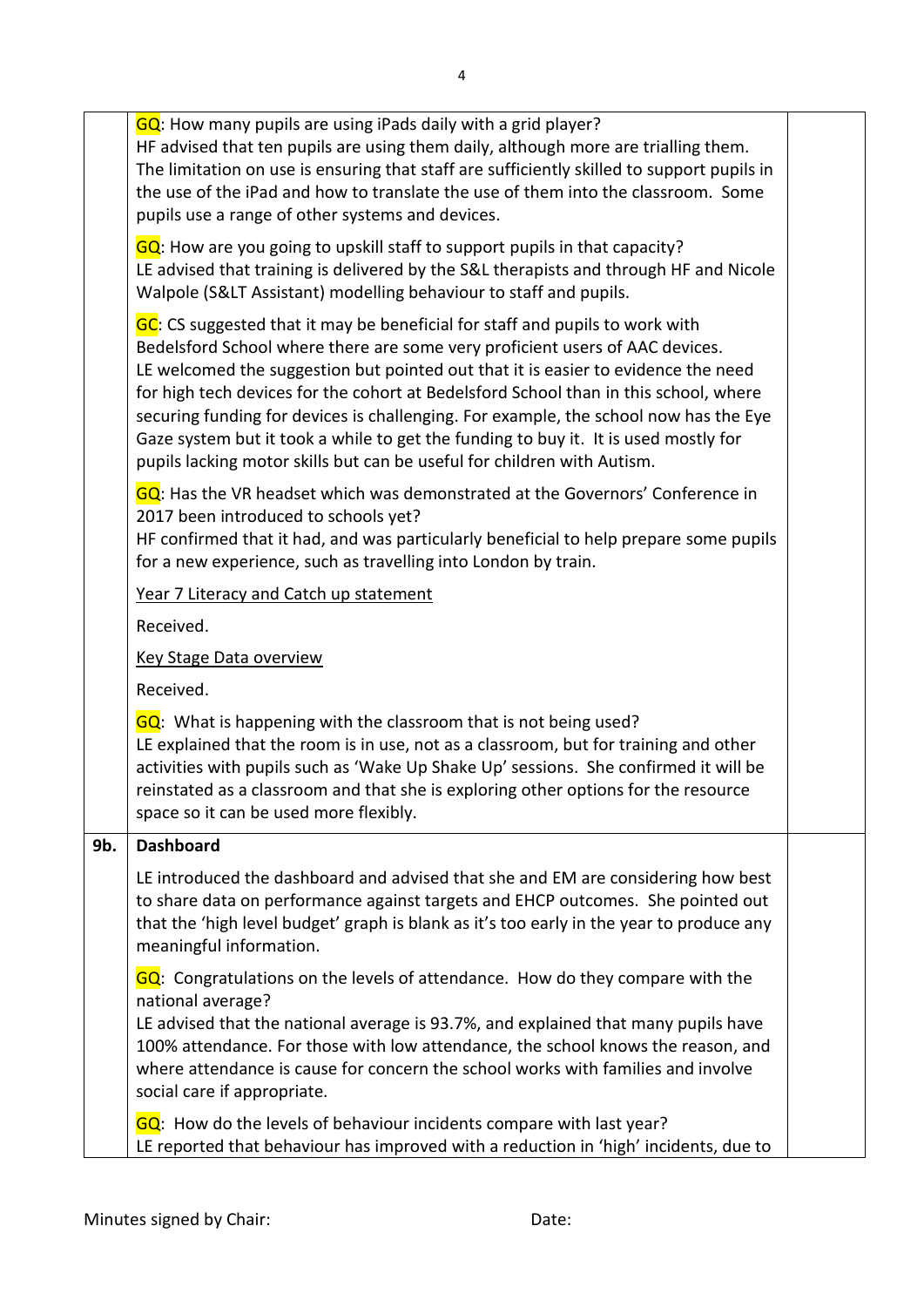|     | improved curriculum, better behaviour management by staff and earlier<br>intervention and support.<br>GQ: Is the level of staff annual sick days high?<br>LE reminded governors that the dashboard data is a high level overview, and that<br>data is discussed in depth at HR portfolio meetings. She advised that there are no<br>significant concerns, but long-term sickness can skew the data.<br>JVW reported that OHCAT's DSL Forum is looking at mental wellbeing as part of the<br>safeguarding agenda, with a proposal that from 2020, each school will have a mental |            |
|-----|---------------------------------------------------------------------------------------------------------------------------------------------------------------------------------------------------------------------------------------------------------------------------------------------------------------------------------------------------------------------------------------------------------------------------------------------------------------------------------------------------------------------------------------------------------------------------------|------------|
|     | health lead. They are also looking at ways of developing mental health resilience.<br>LE agreed that the focus on mental health wellbeing is important and outlined the<br>various ways in which staff are supported, for example such as PPA allocation above<br>the statutory entitlement, staff development and social activities.                                                                                                                                                                                                                                           |            |
| 10. | Governor visits, development and training                                                                                                                                                                                                                                                                                                                                                                                                                                                                                                                                       |            |
| i.  | Portfolio reports                                                                                                                                                                                                                                                                                                                                                                                                                                                                                                                                                               |            |
|     | <b>Ethos, Vision and Strategy</b><br>a.                                                                                                                                                                                                                                                                                                                                                                                                                                                                                                                                         |            |
|     | Report received.                                                                                                                                                                                                                                                                                                                                                                                                                                                                                                                                                                |            |
|     | <b>Teaching and Learning</b><br>b.                                                                                                                                                                                                                                                                                                                                                                                                                                                                                                                                              |            |
|     | GQ: Does everyone prefer CS's approach of listing questions and answers on her visit<br>report form?<br>LE noted that the format shows the challenge exercised by the governor and<br>reported that some reports were shared with Ofsted, and positive feedback given.                                                                                                                                                                                                                                                                                                          |            |
|     | Governors agreed to use this format for their future reports.                                                                                                                                                                                                                                                                                                                                                                                                                                                                                                                   | <b>ALL</b> |
|     | GC: I was not aware of the external coaches for tennis and football.<br>LE explained that this is part of the PE curriculum, and outlined the ways in which<br>the school encourages pupils to be active and to support those who are overweight.                                                                                                                                                                                                                                                                                                                               |            |
|     | Health & Safety, Child Protection and Safeguarding<br>c.                                                                                                                                                                                                                                                                                                                                                                                                                                                                                                                        |            |
|     | Governors noted that LE and EM are considering how best to implement the pupil<br>safeguarding ambassador role, possibly linking into the School Council, to ensure<br>that is meaningful and appropriate for the school. Governors noted that it has been<br>very successful in other schools and college centres.                                                                                                                                                                                                                                                             |            |
|     | <b>Finance and resources</b><br>d.                                                                                                                                                                                                                                                                                                                                                                                                                                                                                                                                              |            |
|     | Report received.                                                                                                                                                                                                                                                                                                                                                                                                                                                                                                                                                                |            |
|     | <b>HR and Organisational Development</b><br>e.                                                                                                                                                                                                                                                                                                                                                                                                                                                                                                                                  |            |
|     | GC: Governors suggested that it would be useful for the staff absence data to be<br>presented with a comparison with previous years.                                                                                                                                                                                                                                                                                                                                                                                                                                            |            |
|     | <b>Business Development and Marketing</b><br>f.                                                                                                                                                                                                                                                                                                                                                                                                                                                                                                                                 |            |
|     | Governors noted that, following a review of the school website against the OHCAT<br>compliance checklist, some information was still missing. LE undertook to ensure<br>that the gaps were filled but confirmed that the complaints policy had been                                                                                                                                                                                                                                                                                                                             | LE         |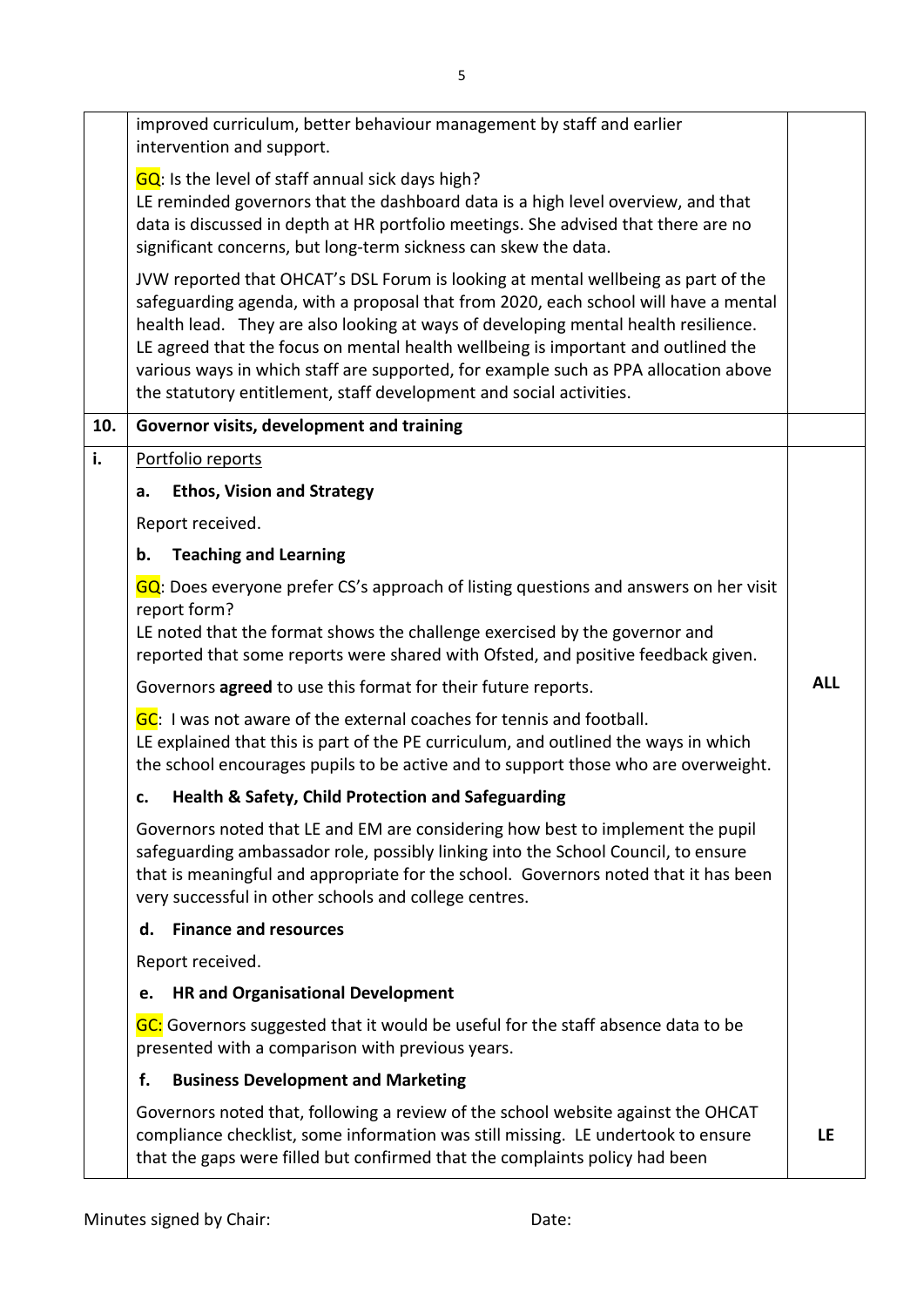|      | uploaded, and advised that feedback on the website from the Ofsted inspectors had<br>been positive. She also undertook to check with the OHCAT Director of Corporate<br>Development and Partnerships if Google Analytics had been implemented for the<br>website.                                                                                                                                                                                                                                                                                                                                                |                   |
|------|------------------------------------------------------------------------------------------------------------------------------------------------------------------------------------------------------------------------------------------------------------------------------------------------------------------------------------------------------------------------------------------------------------------------------------------------------------------------------------------------------------------------------------------------------------------------------------------------------------------|-------------------|
|      | GC: The new website is much better than the previous version, and it's easier to find<br>what you need.                                                                                                                                                                                                                                                                                                                                                                                                                                                                                                          |                   |
|      | Governors discussed the suggestion within the report to hold a termly governor /<br>parent forum. MJ explained that he and Rosemary Jubraj have less contact with<br>parents than they have had in the past, so the route for parents to contact the LGB is<br>not as strong as it was. EM reported that for future parent workshops, KS 5 pupils<br>will be running a café in the Hall. Governors agreed that one or two of them would<br>attend those meetings, to raise the profile of the LGB and to give parents a chance<br>to speak to them. LE undertook to circulate dates of the workshops to the LGB. | LE/<br><b>LGB</b> |
| ii.  | Other visit reports                                                                                                                                                                                                                                                                                                                                                                                                                                                                                                                                                                                              |                   |
|      | LE reported that Tony Williams had visited the school on Friday 16 November to<br>attend a celebration assembly and to spend some time in Rainbow class. He had<br>written a very positive follow-up report. She encouraged all governors to visit the<br>school at least once per term.                                                                                                                                                                                                                                                                                                                         |                   |
| iii. | <b>Training</b>                                                                                                                                                                                                                                                                                                                                                                                                                                                                                                                                                                                                  |                   |
|      | No updates provided.                                                                                                                                                                                                                                                                                                                                                                                                                                                                                                                                                                                             |                   |
| 11.  | <b>Pay Committee recommendations</b>                                                                                                                                                                                                                                                                                                                                                                                                                                                                                                                                                                             |                   |
|      |                                                                                                                                                                                                                                                                                                                                                                                                                                                                                                                                                                                                                  |                   |
|      | TS gave a summary of the meeting of the Pay Committee, comprising TS, RJ and TW,<br>held on 4 October 2018. Further information is given in the confidential minutes.                                                                                                                                                                                                                                                                                                                                                                                                                                            |                   |
| 12.  | Safeguarding - Keeping Children Safe in Education 2018                                                                                                                                                                                                                                                                                                                                                                                                                                                                                                                                                           |                   |
|      | Governors noted the updates to the DfE guidance and subsequent amendments to<br>OHC&AT policies.                                                                                                                                                                                                                                                                                                                                                                                                                                                                                                                 |                   |
| 13.  | <b>Policies and Procedures</b>                                                                                                                                                                                                                                                                                                                                                                                                                                                                                                                                                                                   |                   |
|      | The LGB noted the policies and procedures approved by the OHC&AT Board and<br>available to view on the governors' portal.                                                                                                                                                                                                                                                                                                                                                                                                                                                                                        |                   |
| 14.  | Any other business                                                                                                                                                                                                                                                                                                                                                                                                                                                                                                                                                                                               |                   |
|      | No matters were raised.                                                                                                                                                                                                                                                                                                                                                                                                                                                                                                                                                                                          |                   |
| 15.  | <b>Dates of future meetings</b>                                                                                                                                                                                                                                                                                                                                                                                                                                                                                                                                                                                  |                   |
|      | 6 March 2019<br>13 June 2019.                                                                                                                                                                                                                                                                                                                                                                                                                                                                                                                                                                                    |                   |
| 16.  | Confidentiality                                                                                                                                                                                                                                                                                                                                                                                                                                                                                                                                                                                                  |                   |

**The meeting ended at 7.55 pm.**